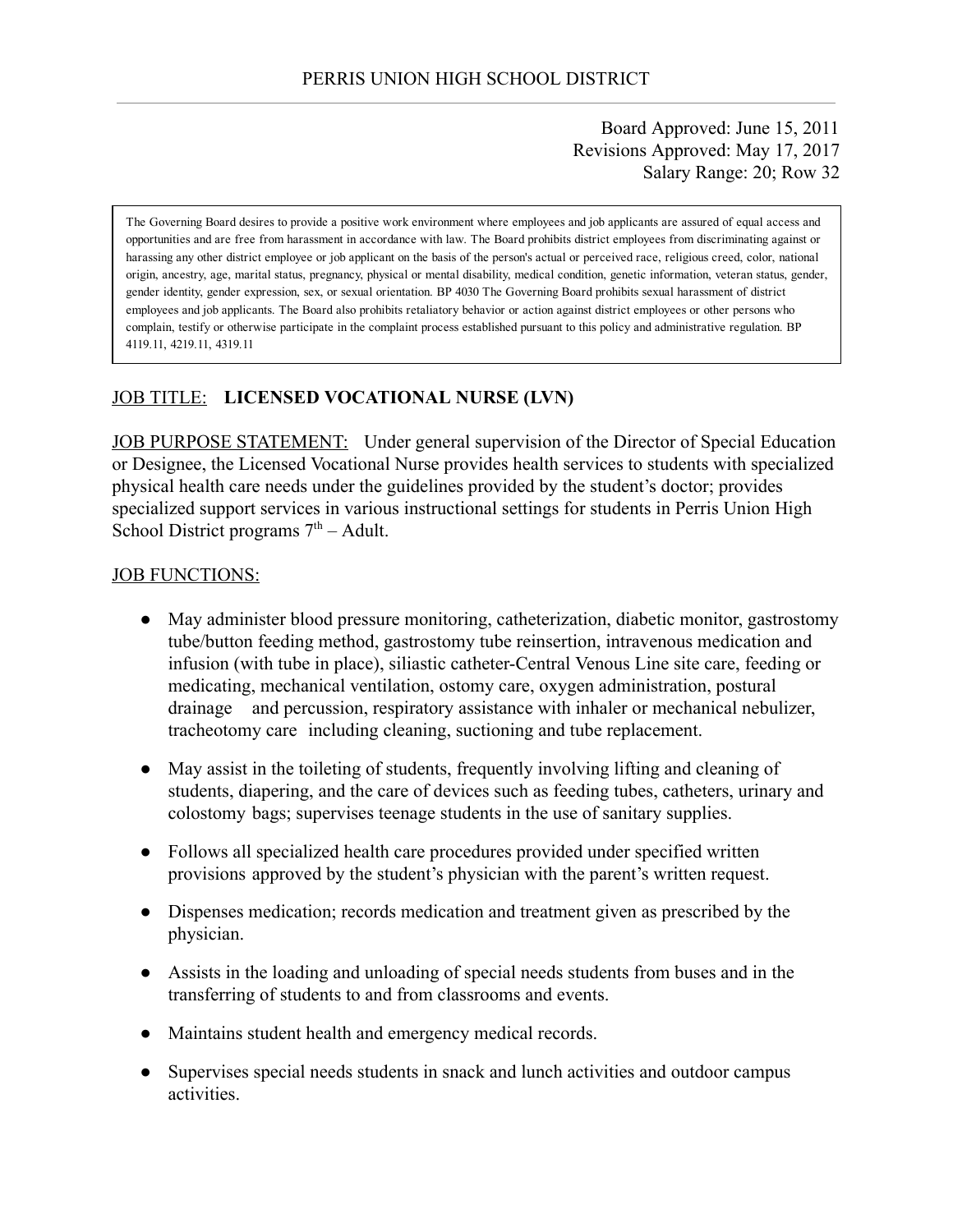# JOB TITLE: LICENSED VOCATIONAL NURSE (LVN) Page 2 of 4

#### JOB FUNCTIONS – continued

- Assists special needs students in learning or using special equipment, in the development and maintenance of appropriate social behaviors, modeling gross motor skills and independent mobility, and in instructional activities.
- Communicates regularly with other members of the instructional team regarding daily performance of students.
- Performs a variety of clerical and recordkeeping activities (e.g., charting student progress, maintaining records and preparing reports) with accuracy.
- Participates in IEP meetings as appropriate.
- Assists in teaching students self-feeding and grooming skills.
- Administers emergency health care plan as designated by the district nurse, parent and physician.
- Communicates with parents, students, licensed physician, and when appropriate, the district nurse, any observed medical conditions of the assigned student(s).
- Administers first aid and provides medical assistance.
- Ability to respond effectively to emergencies.
- Follows universal health precautions as it pertains to the proper techniques for handling and disposing of hazardous materials.
- May assist by riding school bus with student to and from school as recommended by the IEP team.
- May assist with community based instruction as determined by the IEP.
- Possibility of travel/reassignment from work location to work location.
- Participates in various meetings for the purpose of receiving and/or providing information.
- Coordinates and participates in routine in-service training as required.
- Demonstrates and models safe, prudent work behaviors and practices that result in a safe and healthy environment.
- Performs related duties as assigned.
- Establishes and maintains effective working relationships with staff, students, parents, and community members.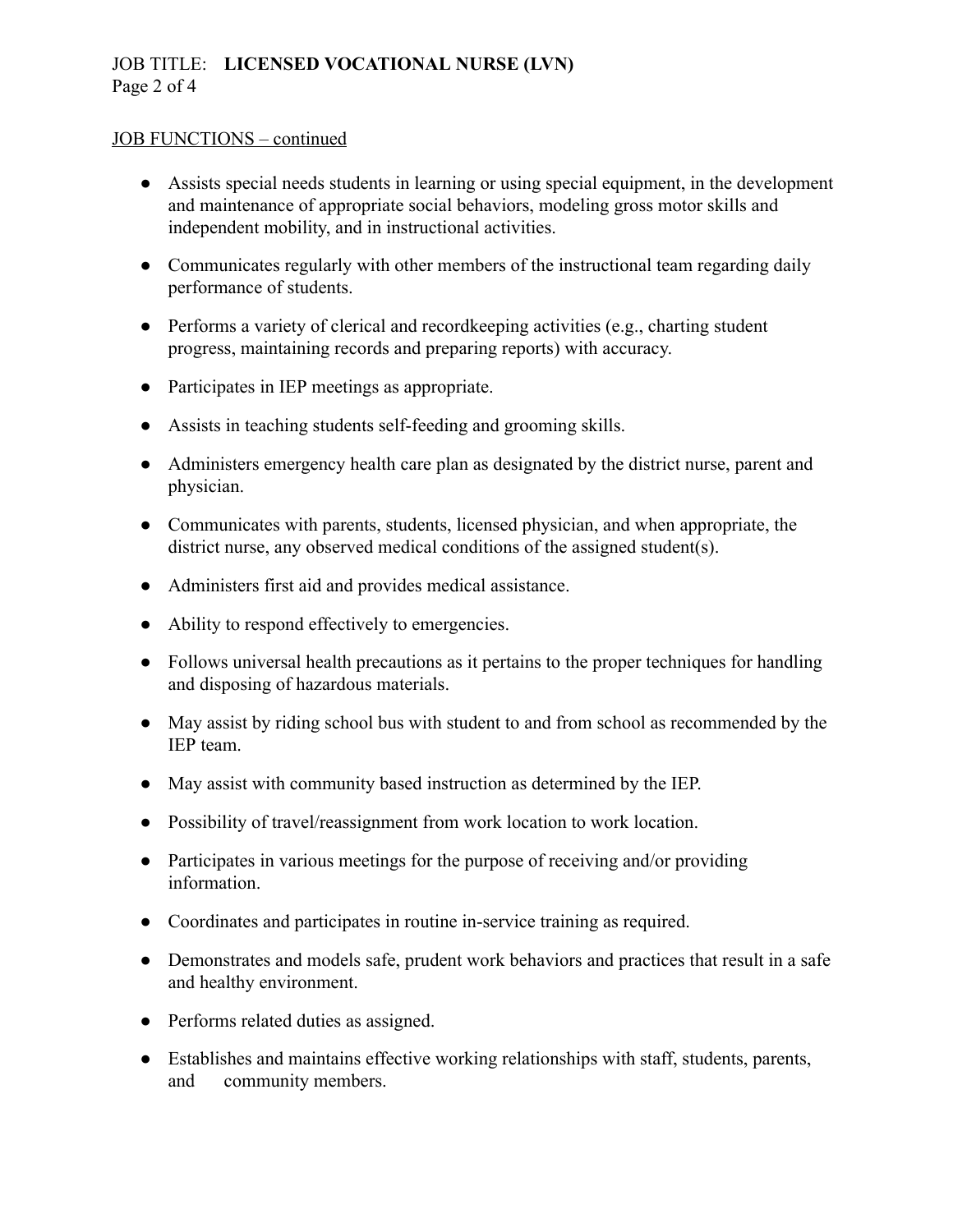# JOB TITLE: LICENSED VOCATIONAL NURSE (LVN) Page 3 of 4

#### JOB FUNCTIONS – continued

- Understands health policies and procedures.
- Maintains and ensures student's rights to confidentiality and privacy.
- Ability to work under minimal supervision.

### PHYSICAL ABILITIES:

- Visual ability to read handwritten or typed documents and instructions and observe accurately from a distance
- Able to conduct verbal conversation in English and read English
- Able to hear normal range verbal conversation (approximately 60 decibels)
- Able to stand, walk, and sit; use fingers repetitively; use wrists or hands repetitively in a twisting motion or while applying pressure; use both hands simultaneously; have rapid mental or muscular coordination
- Able to lift moderately heavy objects; have the ability to occasionally lift up to 50 pounds, frequently lift up to 5 pounds and constantly lift a minimum of 5 pounds; have the capability to push 30 pounds maximum force and possess the capability to pull 30 pounds maximum force
- Able to bend at the waist, kneel, crouch, stoop, and reach overhead above the shoulders and horizontally; ascend and descend stairs
- Able to sit for long periods at a desk and in front of a computer
- Able to operate office machines and equipment in a safe and effective manner
- Able to work a wide range of weather conditions

### JOB QUALIFICATIONS:

#### Education:

- High School graduate or equivalent and one to two years of nursing related experience working with medically fragile children or adults.
- Two years of school related experience is desirable.